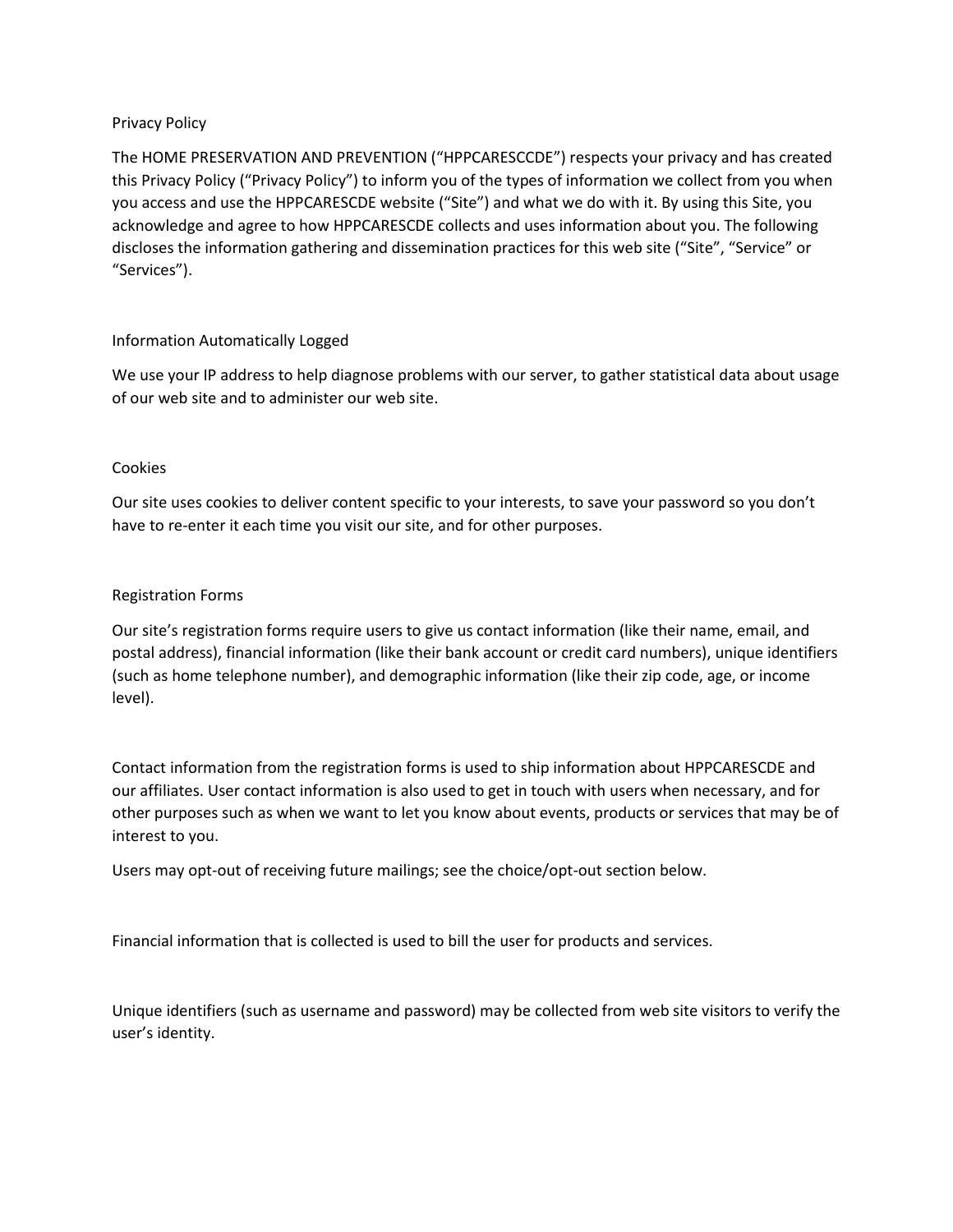Demographic and profile data is also collected at our Site. We use this data to tailor our visitor's experience at our Site showing them content that we think they might be interested in, and displaying the content according to their preferences.

Order Forms and Event Registration

Our Site uses order forms to request information about products and services and to register for conferences, symposia, seminars and other events. We collect contact information (like email address), financial information (like account or credit card numbers), unique identifiers (such as user name and password), and demographic information (like zip code, age, or income level).

Contact information from the order forms is used to ship purchases, invoices and information about our company and events. Contact information is also used to get in touch with visitors when necessary, and for other purposes. For instance, when you register for a conference or event, contact information is shared with other conference participants and with speakers.

When you register for a conference or event on our site, you have granted us permission to release the information you entered, except for payment information.

Users may opt-out of receiving future mailings; see the choice/opt-out section below.

Financial information that is collected is used to bill users for products and services.

# Surveys

Our online surveys ask visitors for contact information (like email address) and demographic information (like zip code, age, or income level), among other things.

Contact information from the survey forms is used to ship information about HPPCARESCDE and our affiliates. User contact information is also used to get in touch with users when necessary, and for other purposes such as when we want to let you know about events, products or services that may be of interest to you.

Users may opt-out of receiving future mailings; see the choice/opt-out section below.

Unique identifiers may be collected from web site visitors to verify the user's identity.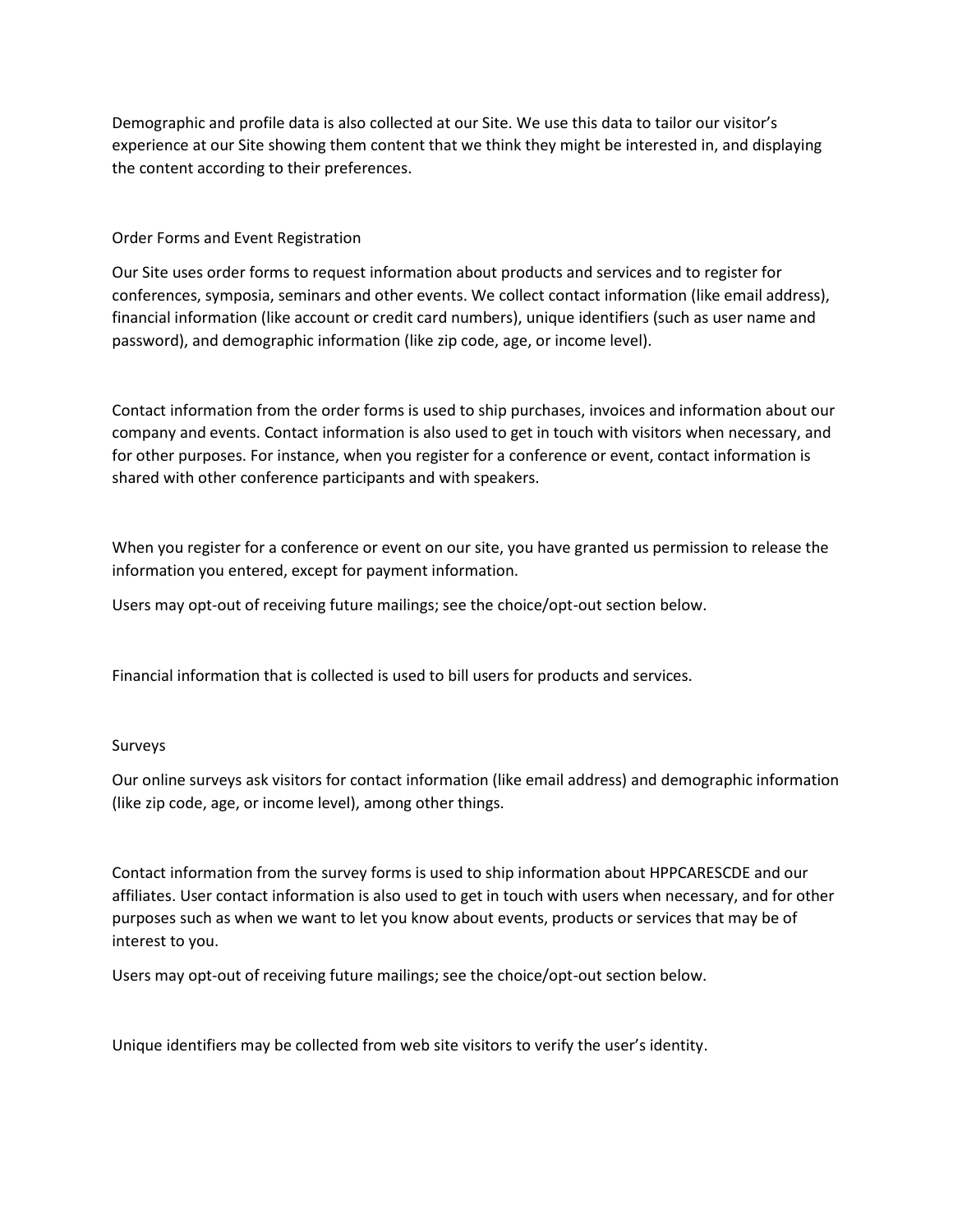Demographic and profile data is also collected at our site. As for registrations and orders, we use this data to tailor our visitor's experience at our site showing them content that we think they might be interested in, and displaying the content according to their preferences.

# Information Sharing and Disclosure

Aggregate Information and Non-Identifying Information. We may share aggregated information that does not include Personal Information and we may otherwise disclose Non-Identifying Information and Log Data with third parties for industry analysis, demographic profiling and other purposes. Any aggregated information shared in these contexts will not contain your Personal Information.

# Service Providers and Plug-Ins

We may employ third party companies and individuals to facilitate our Service, to provide the Service on our behalf, to perform Site-related services (e.g., without limitation, maintenance services, database management, forum and comment management, membership registration, subscription and renewal payments, e-mail newsletter management, web analytics and improvement of the Site's features) or to assist us in analyzing how our Site and Service are used. These third parties have access to your Personal Information to perform these tasks on our behalf and in accordance with their own terms and privacy policies. In addition, some of our service providers have their own widgets and/or plug-ins on the Site that allow you to sign up or share information. Any Personal Information that you provide through any of the third-party widgets or plug-ins (e.g., providing email addresses to be notified of updates on the Site, registering with a third party to post comments to discussion forums, sharing activity on Facebook, Tumblr, Twitter), is submitted to the third party and is governed by such third-party privacy policies. See the Links to Other Sites section for more information.

#### **Transmissions**

You acknowledge that any communications or transmissions to or from this Site or any related site may not be completely private even if efforts are made to secure the privacy of such as communications and transmissions can be intercepted.

# Compliance with Laws and Law Enforcement

We will disclose any information about you to government or law enforcement officials or private parties as we, in our sole discretion, believe necessary or appropriate to respond to claims and legal process (including but not limited to subpoenas), to protect the property and rights of HPPCARESCDE or a third party, to protect the safety of the public or any person, or to prevent or stop activity we may consider to be, or to pose a risk of being, any illegal, unethical or legally actionable activity.

Business Transfers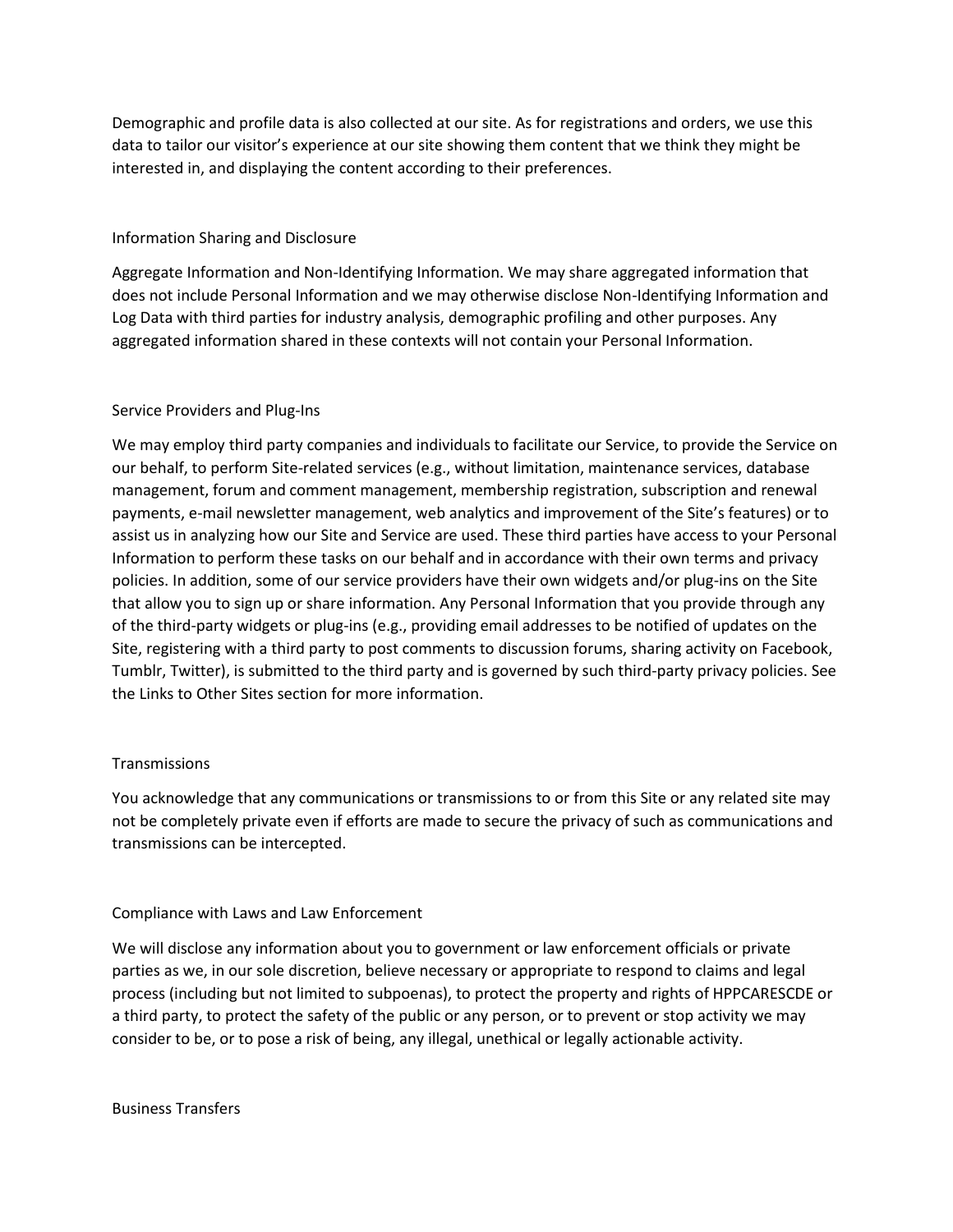HPPCARESCDE may sell, transfer or otherwise share some or all of its assets, including your Personal Information, in connection with a merger, acquisition, reorganization or sale of assets or in the event of bankruptcy. You will have the opportunity to opt out of any such transfer if the new entity's planned processing of your information differs materially from that set forth in this Privacy Policy.

# International Visitors

The Site is available throughout the world for different purposes. For instance, HPPCARESCDE members and/or other individuals may access this Site from outside the United States to purchase a product or view pertinent information. The Site shall be operated in accordance with laws of the United States and visitors to the Site should be aware that the laws of the United States may differ from those of their respective countries of residence.

By providing your personal information as an international visitor or user, you are: (i) permitting the transfer of your personal information to the United States, which may not have the same data protection laws as the country in which you reside; and (ii) permitting the use of your personal information in accordance with this Privacy Policy.

# External Links

This site contains links to other sites. HPPCARESCDE is not responsible for the privacy practices or the content of such web sites.

# Public Forums

This site may make chat rooms, forums, message boards, web and email discussions and/or news groups available to its users. Please remember that any information that is disclosed in these areas becomes public information and you should exercise caution when deciding to disclose your personal information.

We request user registrations to encourage responsible and respectful use of our discussion systems.

We do not sell or share site registration information with outside firms or individuals.

If you create a user profile for a public forum, it will be available to other registered users.

Your email address will be available to other registered users.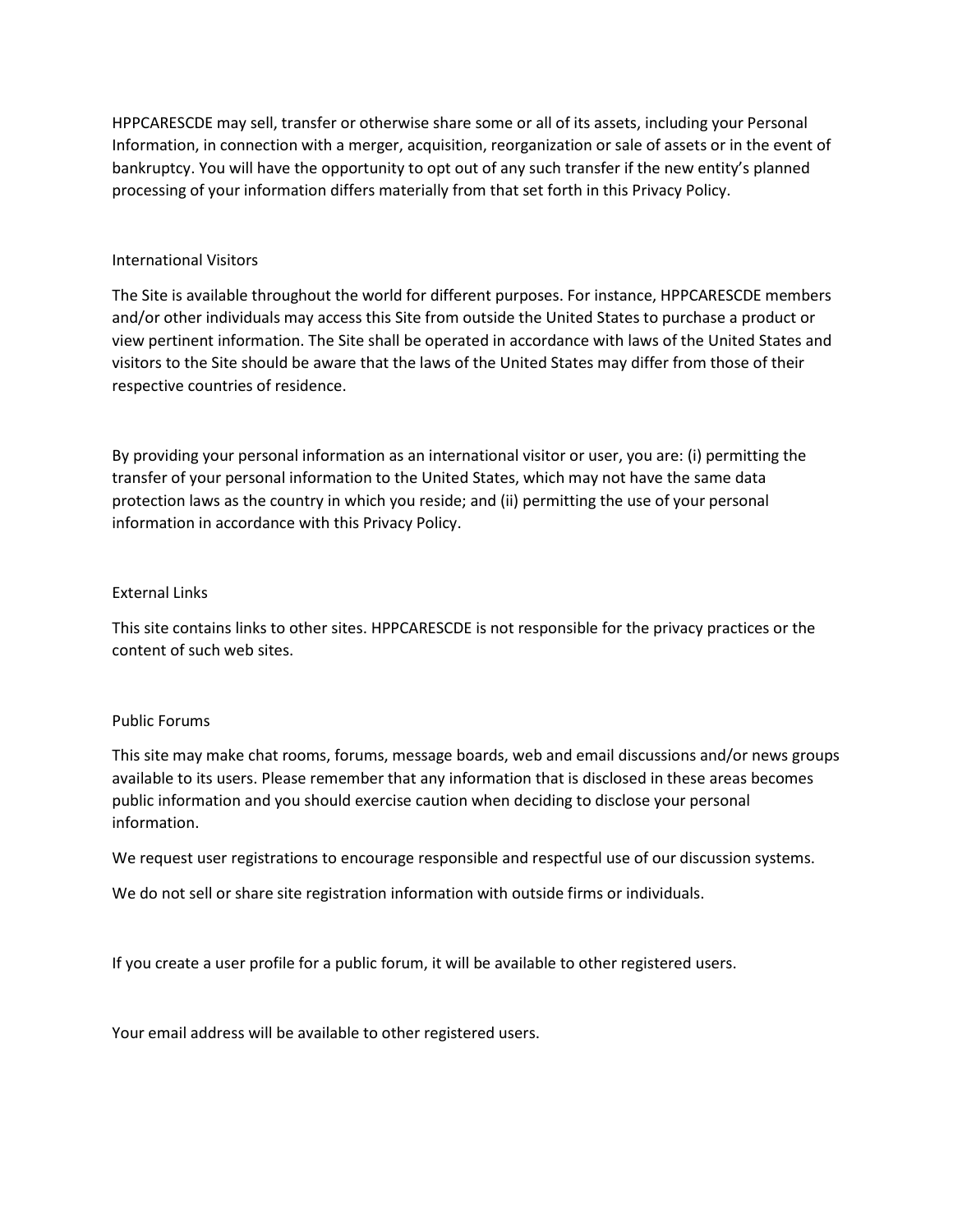HPPCARESCDE may occasionally send public forum users news and information about our organization and affiliates.

#### Supplementation of Information

This Site may supplement the information that you provide with information that is received from third parties. This practice is primarily used to update user profiles for changes in employment and geographic location.

#### Choice/Opt-Out

Our Site provides users the opportunity to opt-out of receiving promotional/marketing information from us.

You can send email to: administrator: info@hppcares.org

You can send mail to the following postal address:

HPPCARESCDE, Attn: Site Administrator

145 W BROADWAY

LONG BEACH CA 90802

You can call the following telephone number: (562) 281-8861

Data Quality/Access

This site gives users the following options for changing and modifying information previously provided:

You can send email to: administrator: info@hppcares.org

You can visit the following URL: Contact Us

You can send mail to the following postal address:

HPPCARESCDE, Attn: Site Administrator

145 W BROADWAY

LONG BEACH CA 90802